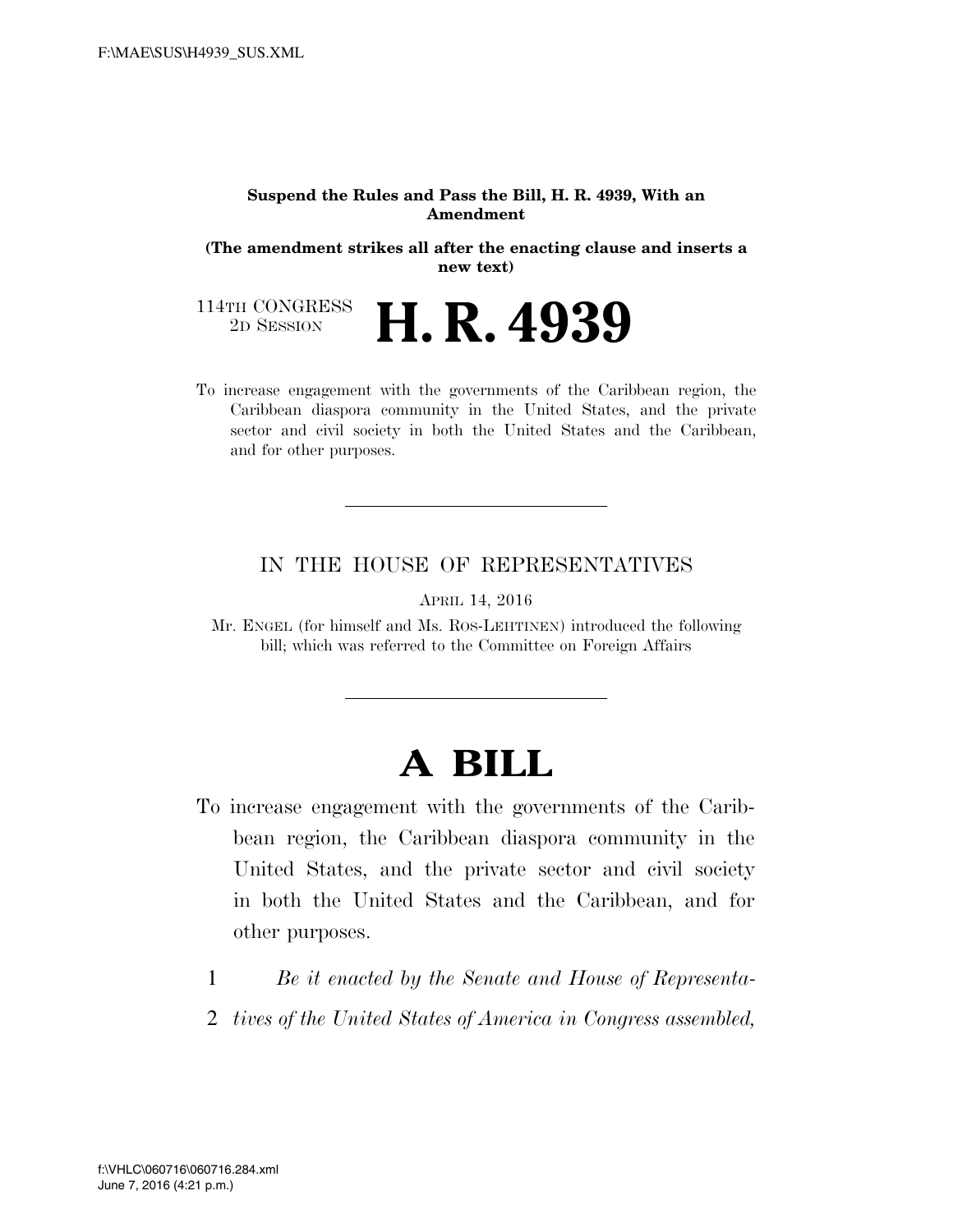$\mathfrak{D}$ 

#### **SECTION 1. SHORT TITLE.**

 This Act may be cited as the ''United States–Carib-bean Strategic Engagement Act of 2016''.

#### **SEC. 2. STATEMENT OF POLICY.**

 Congress declares that it is the policy of the United States to increase engagement with the governments of the Caribbean region, the Caribbean diaspora community in the United States, and the private sector and civil soci- ety in both the United States and the Caribbean in a con-certed effort to—

- (1) enhance diplomatic relations between the United States and the Caribbean region;
- (2) increase economic cooperation between the United States and the Caribbean region;
- (3) support regional economic, political, and se-curity integration efforts in the Caribbean region;
- (4) encourage sustainable economic develop- ment and increased regional economic diversification and global competitiveness;
- (5) reduce levels of crime and violence, curb the trafficking of illicit drugs, strengthen the rule of law, and improve citizen security;

 (6) improve energy security by increasing access to diverse, reliable, affordable, and sustainable power;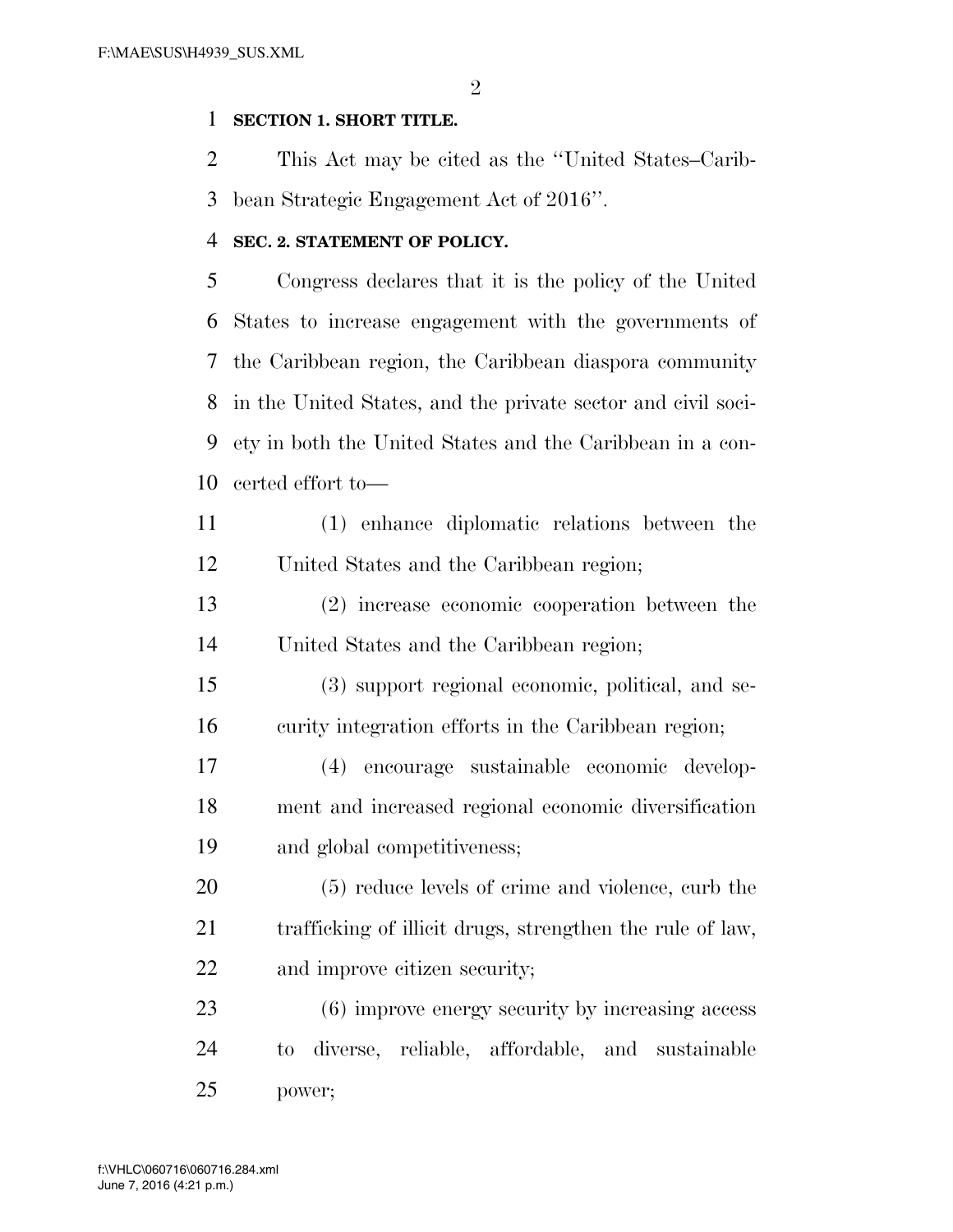(7) advance cooperation on democracy and human rights in the Caribbean region and at multi-lateral fora; and

 (8) continue support for public health advances and cooperation on health concerns and threats to the Caribbean region.

#### **SEC. 3. STRATEGY.**

 Not later than 180 days after the date of the enact- ment of this Act, the Secretary of State, in coordination with the Administrator of the United States Agency for International Development (USAID), shall submit to the appropriate congressional committees a multi-year strat- egy for United States engagement with the Caribbean re-gion that—

 (1) identifies Department of State and USAID efforts, in coordination with other executive branch agencies, to prioritize United States policy towards the Caribbean region;

 (2) outlines an approach to broaden Depart- ment of State and USAID outreach to the Carib- bean diaspora community in the United States to promote their involvement and participation in the economic development and citizen security of the Caribbean region;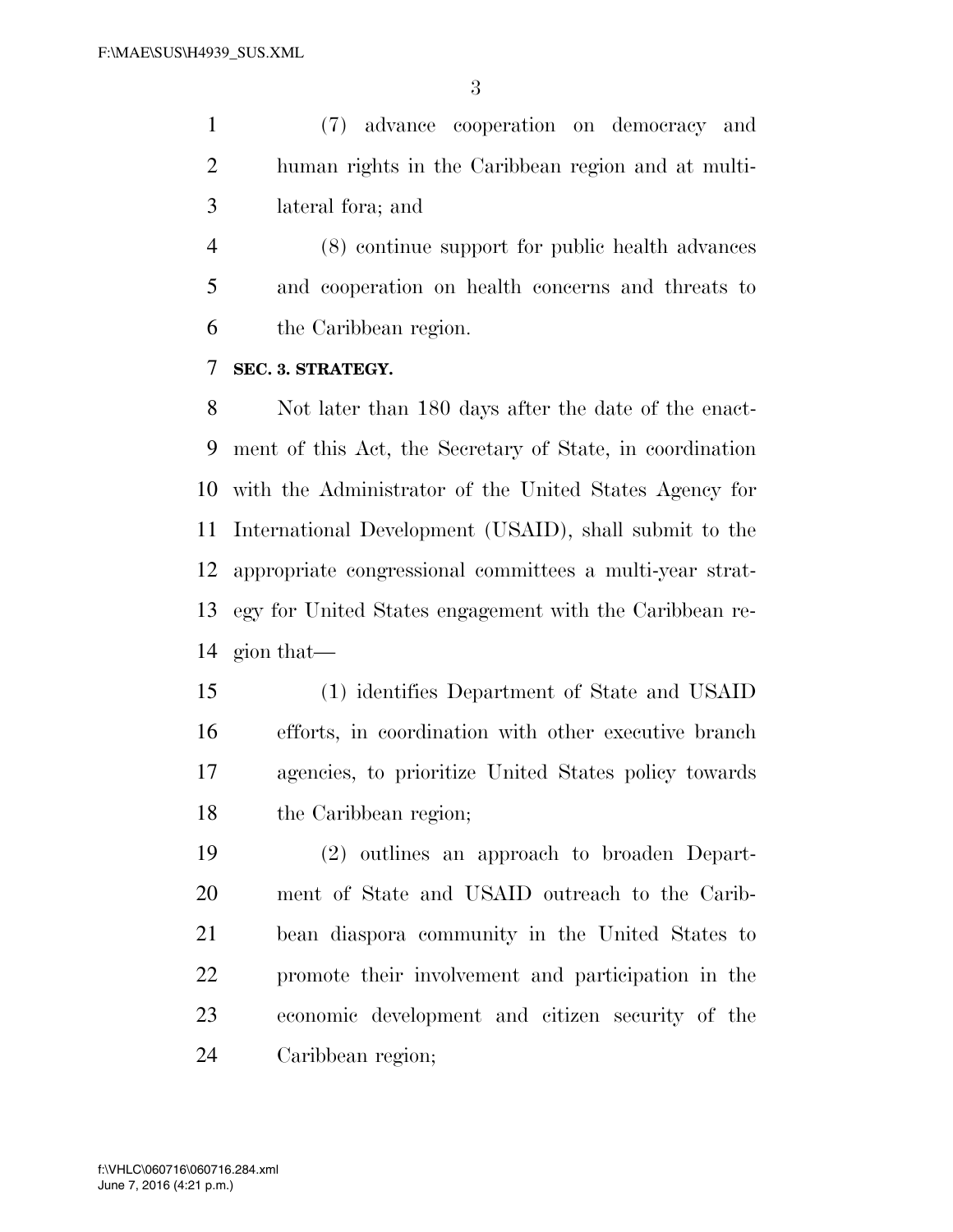(3) outlines an approach to partner with the governments of the Caribbean region to improve cit- izen security, reduce the trafficking of illicit drugs, strengthen the rule of law, and improve the effective- ness and sustainability of the Caribbean Basin Secu-rity Initiative;

 (4) establishes a comprehensive, integrated, multi-year strategy to encourage the efforts of the Caribbean region to implement regional and national strategies that improve energy security by increasing access to diverse, reliable, affordable, and sustain- able power, including significant renewable energy resources within the Caribbean region such as bio- mass, geothermal, hydropower, solar, tidal, waste-to- energy, and wind, and by taking advantage of the ongoing energy revolution in the Unites States;

 (5) outlines an approach to improve diplomatic engagement with the governments of the Caribbean region, including with respect to key votes on human rights and democracy at the United Nations and the Organization of American States;

 (6) develops an approach to assisting Caribbean countries in the diversification of their economies, the reduction of legal, technical, and administrative barriers that prevent the free flow of foreign direct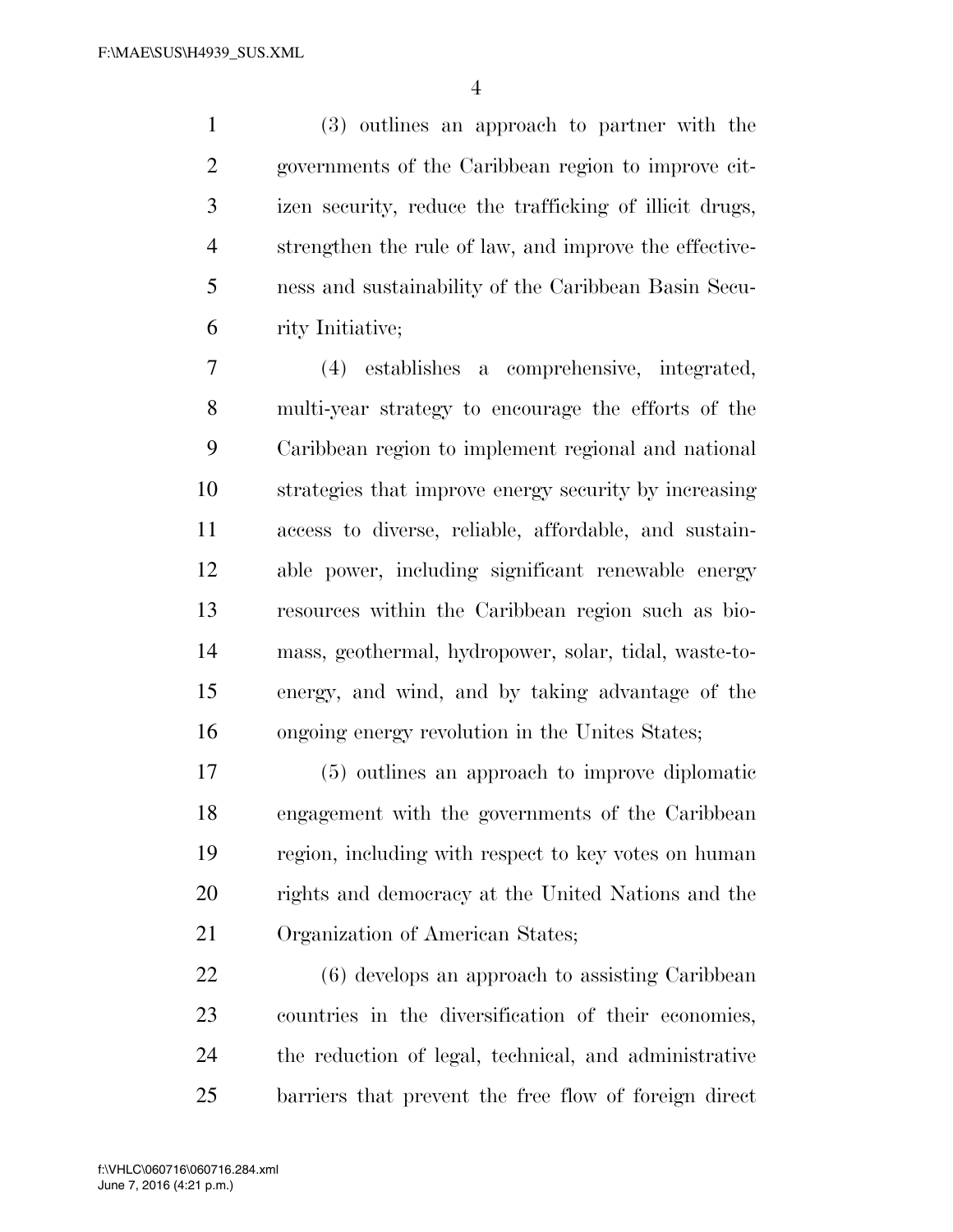investment and trade to and from each country and within the Caribbean region, and support for the training and employment of youth and citizens in marginalized communities; and

 (7) reflects the input of other executive branch agencies, as appropriate.

#### **SEC. 4. BRIEFINGS.**

 The Secretary of State shall provide annual briefings to the appropriate congressional committees that review Department of State efforts to implement the strategy for United States engagement with the Caribbean region in accordance with section 3.

## **SEC. 5. PROGRESS REPORT.**

 Not later than one year after the date of the enact- ment of this Act and biennially thereafter for the following four years, the President shall transmit to the appropriate congressional committees a report on progress made to- ward to implementing the strategy for United States en- gagement with the Caribbean region in accordance with section 3.

# **SEC. 6. GOVERNMENT ACCOUNTABILITY OFFICE REPORT ON CARIBBEAN BASIN SECURITY INITIATIVE.**  Not later than one year after the date of the enact-

ment of this Act, the Comptroller General of the United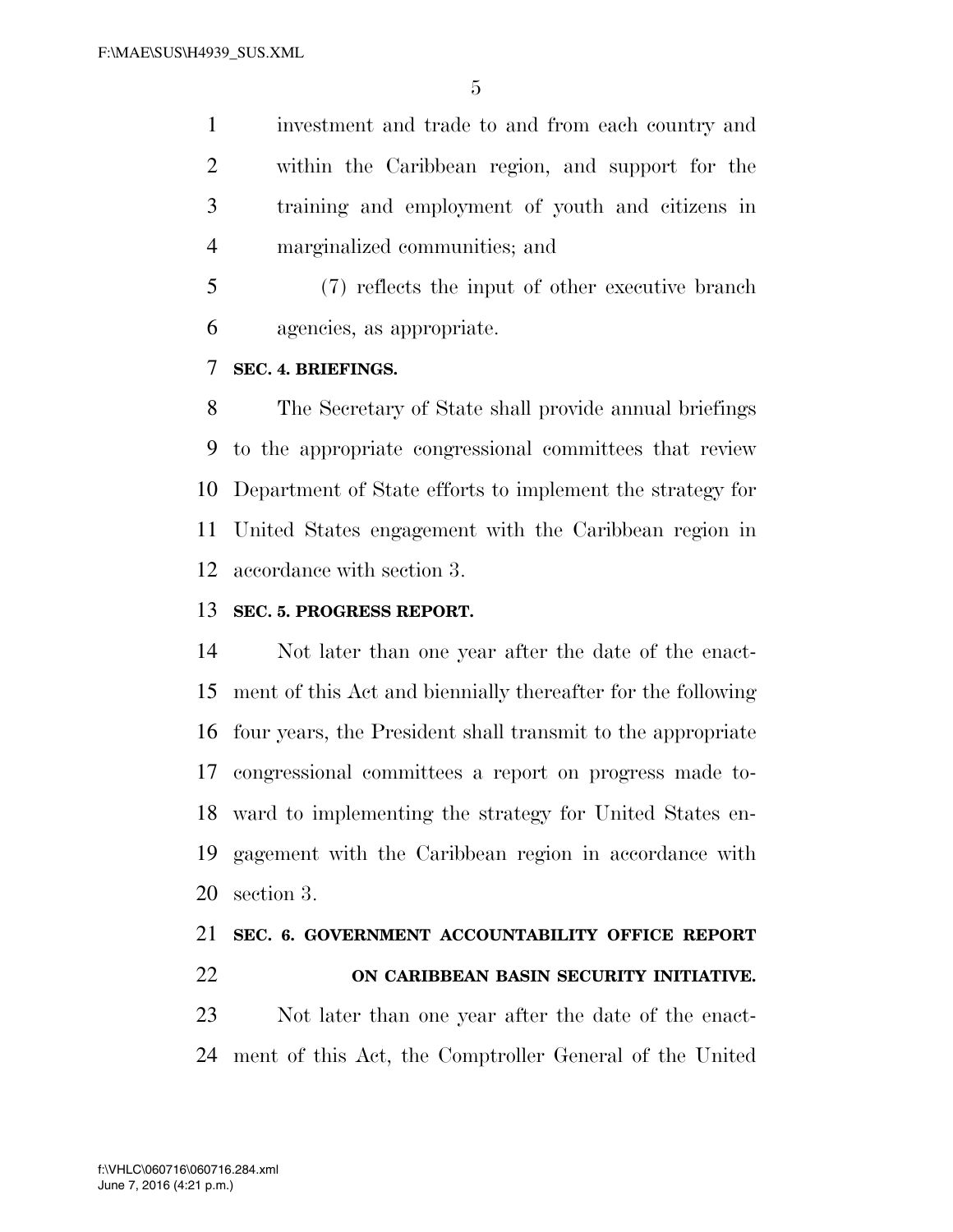States shall submit to the appropriate congressional com- mittees a report that contains the following: (1) An evaluation of the Caribbean Basin Secu- rity Initiative (CBSI) and the extent to which the CBSI has met Department of State and USAID benchmarks. (2) An accounting of CBSI funding appro- priated, obligated, and expended from fiscal year 2010 through fiscal year 2016. (3) A breakdown of yearly CBSI assistance pro- vided to each CBSI country. (4) A description of how CBSI is coordinated with other security assistance programs in the West- ern Hemisphere, particularly the Merida Initiative and the Central America Regional Security Initia-16 tive, and the role of the Department of State's Sen-

 ior Coordinator for the Citizen Security Initiatives in the Western Hemisphere in such coordination.

 (5) A description of all United States security assistance provided to the Caribbean region, exclu-21 sive of assistance through CBSI.

 (6) Recommendations for legislative and execu- tive action to make CBSI more effective and effi-cient, as appropriate.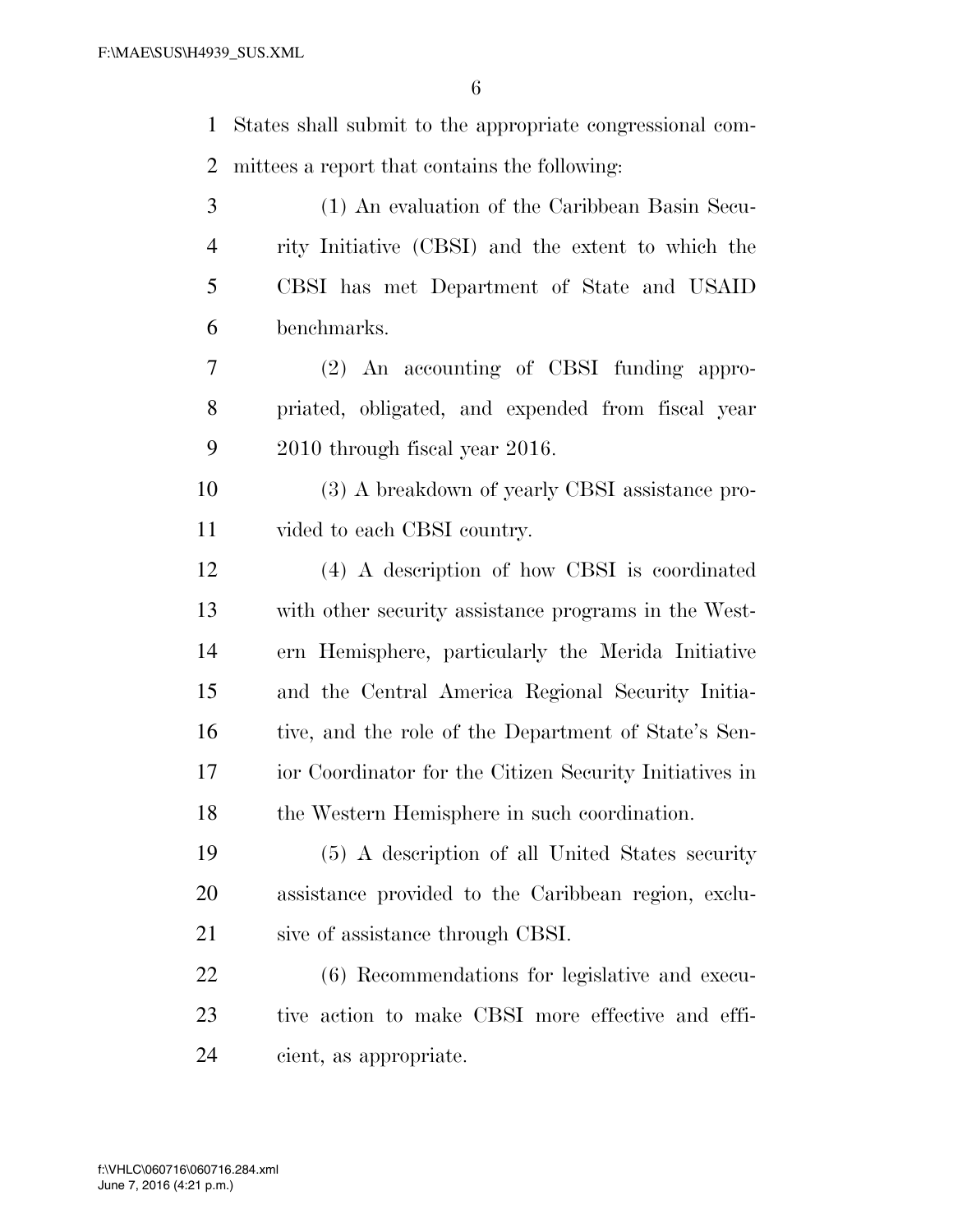**SEC. 7. GAO REPORT ON DIPLOMATIC ENGAGEMENT IN THE EASTERN CARIBBEAN.** 

 Not later than one year after the date of the enact- ment of this Act, the Comptroller General of the United States shall submit to the appropriate congressional com-mittees a report that contains the following:

 (1) An evaluation of United States diplomatic outreach from the United States embassy in Bar- bados to the countries of Antigua and Barbuda, Dominica, St. Kitts and Nevis, St. Lucia and St. Vincent, and the Grenadines.

 (2) A list of visits over the previous five years of personnel at the United States embassy in Bar- bados to the countries of Antigua and Barbuda, Dominica, St. Kitts and Nevis, St. Lucia and St. Vincent, and the Grenadines.

 (3) A description of how personnel at the United States embassy in Barbados have engaged with government officials and civil society organiza- tions in Antigua and Barbuda, Dominica, St. Kitts and Nevis, St. Lucia and St. Vincent, and the Gren-adines over the previous five years.

 (4) A description of how personnel at the United States embassy in Grenada have engaged with government officials and civil society organiza-26 tions over the previous five years.

June 7, 2016 (4:21 p.m.) f:\VHLC\060716\060716.284.xml